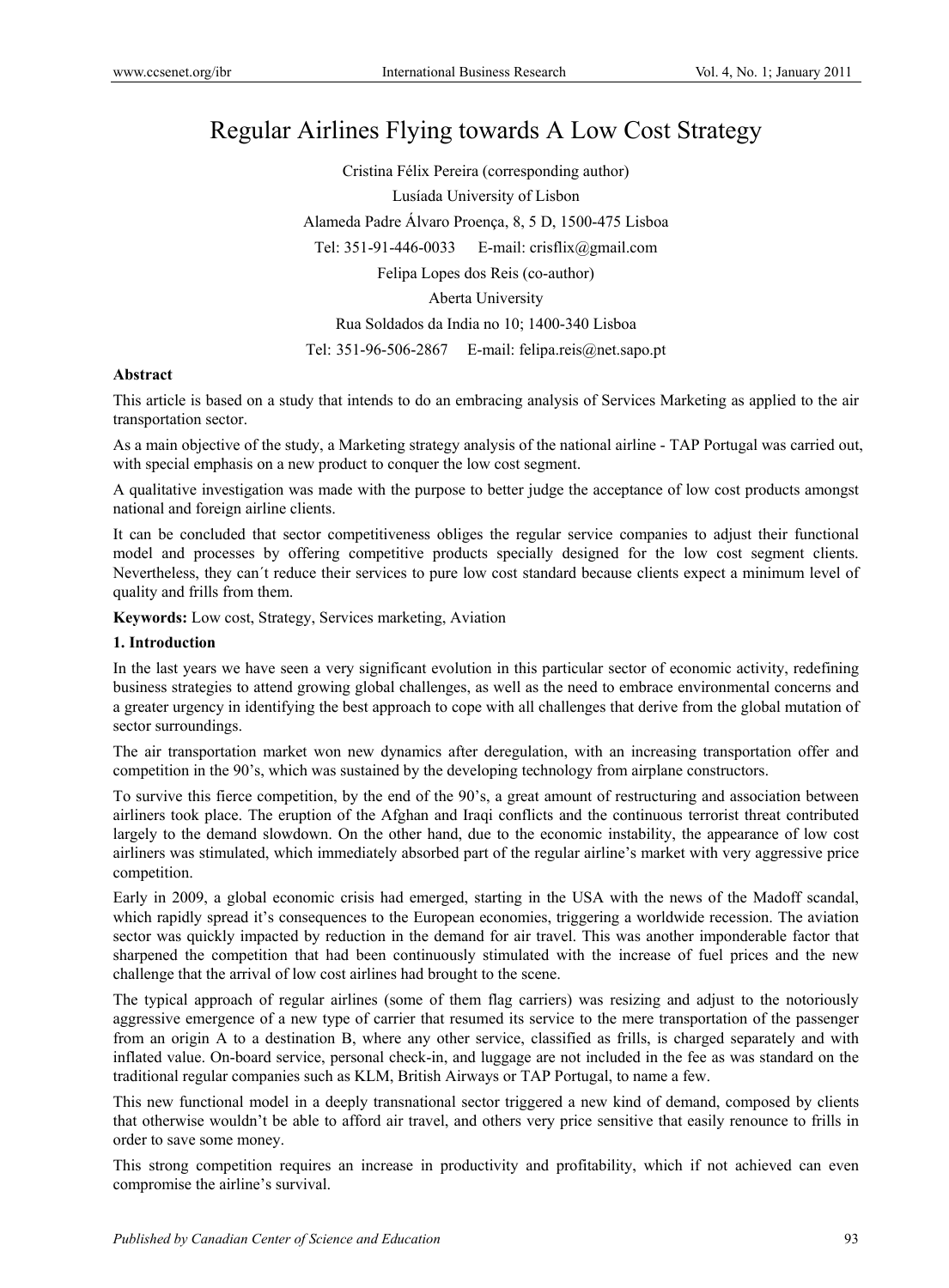It is mandatory for airlines to maximize their aircraft's load factor because every empty seat is revenue lost forever due to the service unseparability characteristic. This means that production and consumption of the service (here the air transportation) are simultaneous activities and that specific characteristic of services make storage unfeasible. As we cannot store any kind of service and therefore must sell as much service as we have available, this also give great emphasis to the balance between offer and demand.

To achieve that balance some regulatory techniques like overbooking are used when demand is greater than offer, as a way to avoid the "no-show" impact. On the other hand, when offer is larger than demand, the cost related to overcome installed capacity limitations, forces redimensioning and recalculation resorting eventually to options such as leasing or outsourcing to face demand peaks.

Besides airline's particular strategies it is unthinkable to neglect the analysis of the global market evolution. Globalization induces the alliance initiative between airline's to increase profitability and member's survivability.

TAP Portugal integrates Star Alliance since 2005, which is the biggest alliance currently in operation. In 2009 it consisted of 21 effective airlines and another four candidates.

An Alliance takes advantage of its member's synergies to expand the operating network to a planetary dimension. It's members, in turn, have the corresponding benefits of the enlarged range for their operations that bring more clients and the saving costs due to the common use of resources, the easier coordination of scale, and a much less effort each member must expend to capture clients when compared to isolated operation. A symbiotic dualism takes place that consequently increases the commodity and convenience of the passenger.

The air transport service, being ephemeral and intangible, is experienced as a result of an act or performance. Its intangibility degree is very high but it is not a pure service because of the other tangible services that complement it as is the case of meals served on-board, in-flight entertainment and even airplane comfort conditions.

The overall result of the performed service is the factor that will be measured and evaluated by the client.

Also, the client involvement in this productive process is important for the success of its performance. This client involvement has been taking greater strategic advantage in the process scope. The development of new communication technologies has a fundamental contribution for this evolution. Today it is common to make reservations and payment of air travel tickets using the internet, which avoids the need to go to a counter. Even the check-in at the desk is being slowly transferred to the web channel.

Of course people adhere and easily participate in these tasks because they benefit from more convenience, time and money savings, as well as a lower risk of losing tickets.

Client's involvement in the service is becoming a more active role, therefore any strategic guidance to position an airline must take into account the client point of view, since it will be his/hers opinion that will dictate the final airline company positioning.

Actually each airliner intends to reach not only one segment of clients but identify in the market several groups or segments with common characteristics, needs and consumption profiles, for which distinctive products are created. This strategy can reveal a high degree of competitiveness if the products designed fit each segment's needs, which can be confirmed by their acceptance. The called "halo-costumers" which are positioned in the fringes or borders of the target segment, are very important as they may consider the offer appealing and strengthen the success of the product.

The company must concentrate all efforts on the market segment that covers its potential clients, or in other words, the ones that can be better satisfied. Market segmentation allows airlines to focus in a group of consumers with the same profile and needs, who can percept and react similarly to a specific Marketing strategy.

The best approach is to identify the greatest value to the client as there is a continuous attention and availability to choose the best cost/benefit offer granted by the market. As this is so, the best strategy to apply is the one that bets on a clever differentiation from the concurrence products.

TAP Portugal, the Portuguese flag carrier, being aware of a necessary effective approach to the market which surroundings are complex and highly mutable, readjusted its offer in 2008 spreading it between five distinct products, four of them directed to economic class and the top one for the high class executive. Each of those products integrate a specific value proposal impacted in it's price and adjusted to the target segments identified.

With this strategy, TAP Portugal not only perfected a high return of investment on Business clients offering them a high class service, but also reserved its lower product to compete in the low cost segment, trying to achieve the maximum profitability of the flights. However, this product called "tap discount" is not permanently available, appearing only to help demand regulation purposes and pushing of new destinations.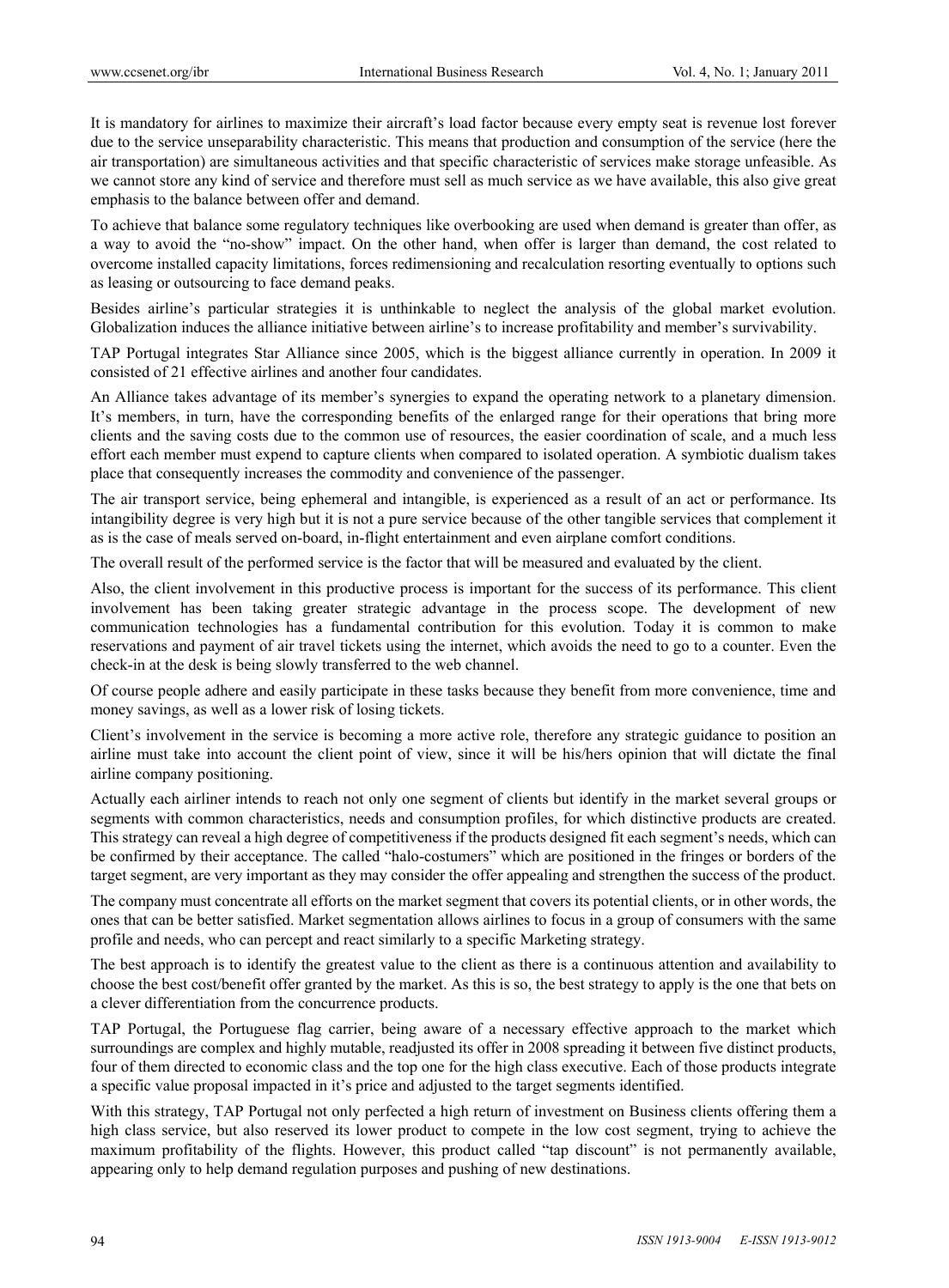The "tap discount" product is reduced to the minimum service the company is willing to offer to passengers, but adds some benefits to the pure low cost product as for instance the IFE (in-flight entertainment) available to all passengers (newspaper/magazines lecture is excluded), meal service, partial accountable miles flown for frequent flyers and free luggage treatment.

The profitability of flights is therefore bypassed and bridged with the effort to maximize the load factor.

# **2. Objectives**

For the investigation a qualitative methodology was applied in order to evaluate the adjustment to the objectives of the product "tap discount" and to collect significant information to identify needs and profiles of the clients that had already chosen this product or are eligible, especially the youth segment considered by TAP to be a strategic one. We have analysed the company strategic approach to the market and its marketing-mix, with emphasis on the product "tap discount" while a strategic element to break into low cost segment.

This generic objective was scrutinized to find more specific elements like company notoriety among a client sample from the European Community, the most appreciated factors, needs and wishes of the general clients and also the loyalty of national clients.

## **3. Hypotheses**

Two hypotheses had been envisaged and validated with the elaboration of a Marketing Action Plan sustained by the empiric results from this study. Their formulation tried to help solving the problem beneath the appearance of the "tap discount product".

Therefore we have the following hypotheses:

H1: TAP Portugal improves its competitive strategy to the low cost segment, intensifying the differentiation and capture/retention of new clients.

H2: The specific low cost segment product can be an innovative platform to capture new clients.

As we may conclude later on, the particular characteristics of flexibility and minimal price of this product are more suitable to innovation and achieve the necessary differentiation to conquer a new demand.

# **4. Investigation Methodology**

Qualitative investigation was the methodology used in this study with the employment of the three possible data collection techniques: inquiry, either by questionnaire or interview, direct observation and documental analysis.

The investigation began with a former interview to the CEO of TAP Portugal that was precious to obtain a high level understanding of the airline company and the holding where it belongs. Present and future strategies were identified, as well as strengths and weaknesses and the relationship with the sector.

In order to deepen and detail the most important aspects, we conducted two more interviews with both the head of Marketing, Communication and Brand Image as well as the head of Strategic Marketing. At the same time we distributed to several first line staff an information-oriented questionnaire whose answers were completed and detailed by the people with better contribution ability.

We made and inquiry by questionnaire to a target population of 80 individuals among whom we extracted a sample of 63 valid answers, and then divided by three distinct panels. Since we applied different sample techniques, (convenient non-random and random stratified), the sample was divided in three distinct panels with different contribution ability and age stratus. In terms of gender 20% of the sample were composed by women and 80% were men.

One panel grouped 13 participants from other countries of European Union, which are frequent flyers. The second panel grouped 16 young students since the 9<sup>th</sup> grade of basic education until the University level, and the last panel was composed by 34 national adults (ages from 20 to 60) with professional activity. The totality of the population was previously filtered to exclude those who had an airliner collaborator in the family aggregate or that hadn't had flight experience in the past three years. With this filtering we wanted to assure the exemption and validity of participations.

The purpose of this sample was trying to identify a few specific objectives like these client's needs and wishes, the notoriety of the company abroad, the most valuable elements of the service performed and the real and potential loyalty degree.

There were some analysis tools used like the analysis of sustainability and accounts reports of the last two years as well as Star Alliance statistics for TAP Portugal.

Additionally we collected evidence concerning direct observation of intra-European flights and also an analisys of the market offer was made to compare prices from regular and low cost airlines as well as web-based operators.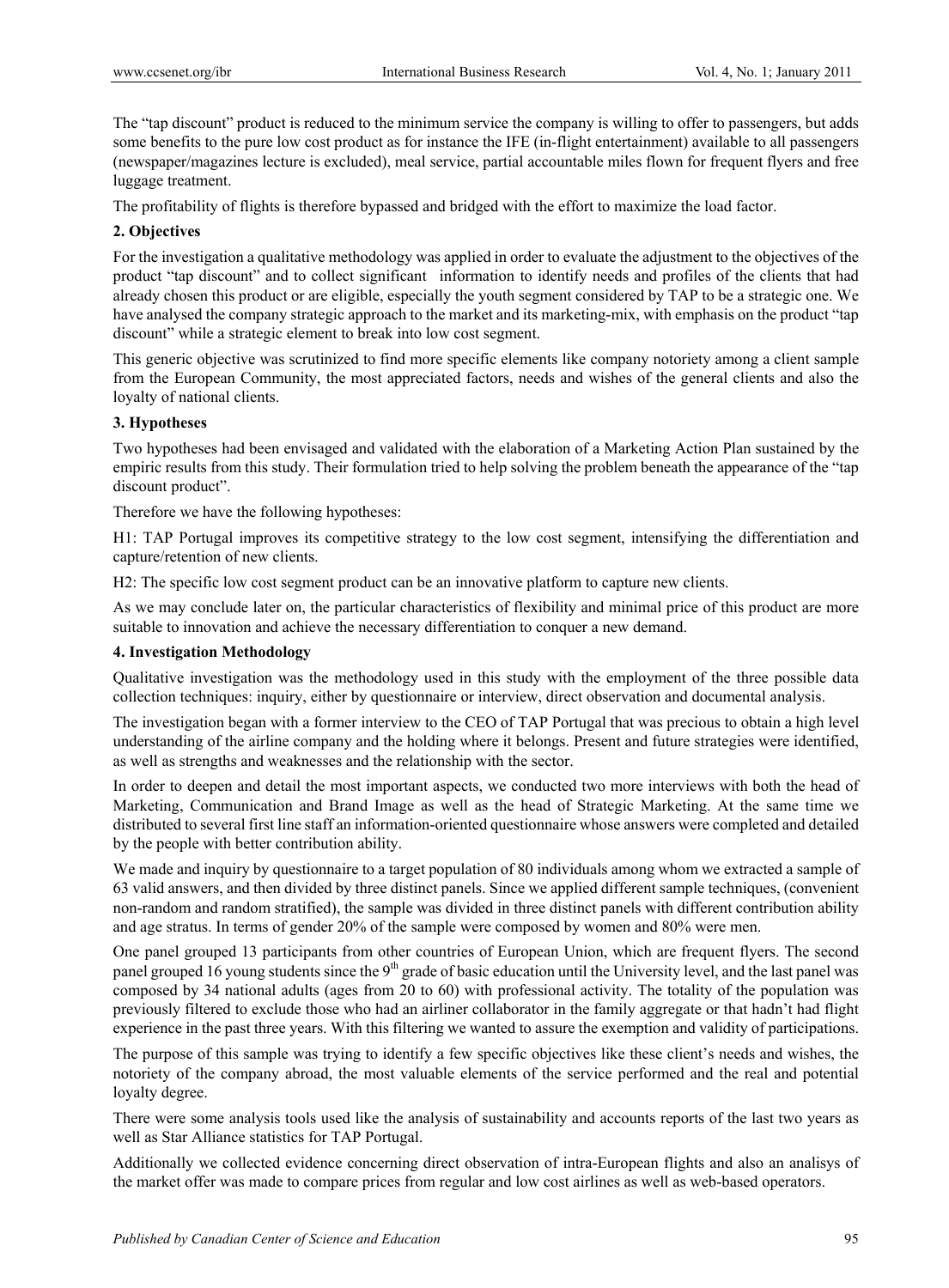## **5. Study results**

#### *5.1. Results of the inquiry by questionnaire*

Primary data collected from the questionnaires was analized in the following way:

It was intended that the responses be classified in bottom up order (from 1 to 9) according to the most appreciated airliners quoted on the questionnaire. With this information it would be possible to rank and indentify the appreciation of the overall service of a company.

Similarly, we tried to determine the decisive and priority elements that lead to an airline choice. The respondents were asked to manifest their preference in a crescent scale from one to nine points to facilitate an intuitive answering. Finally we represent the values obtained after proper treatment in orderly appearance.

Let's now see the results from the Community panel. Their preferences are often for their flag carriers, but for the set of companies given, KLM and British Airways take advantage, while TAP Portugal appears in 6<sup>th</sup> place due to the low notoriety in their countries (mainly from the Eastern Europe).

The critical factors when choosing an airline to travel are distinct whether they refer to a regular or low cost carrier. In low cost, clients value deeply the price which is the less meaningful element when choosing a regular carrier to fly with. In this case convenience factors like airport location, direct flights and schedules, take the priority.

If we analyse all results in a consolidated way, the three panels as one single, the price sensitive attitude is the most preponderant factor although the companies' competitive strategies managed to decrease this tendency with a greater appreciation of on-board service and frills.

The young segment have much less experience using this means of transportation but have a formed critical opinion with suggestions and benefit today from greater autonomy and opportunities to travel than the previous generations.

We conclude non-surprisingly that convenience, speed and effectiveness are success critical factors as we live in a society that values time to a great extent. Clients prefer central airports and direct flights or with speedy connections to reduce as much as possible the travelling time. These preferences are not yet strongly defined in the young segment.

Concerning the particular offer of the low cost products, we can conclude the following:

Generally, clients are satisfied with both regular and low cost airlines, but adjust their expectations to the type of service those companies offer. As this is so, if stimulated to make some improvement suggestions, the desire most commonly referred is to have frills in low cost airlines while for regular airlines it is the desire for better service at the same price or the same service quality for the price.

The demand for a quality service is more often expected from a regular carrier then a low cost one, and consequently failure tolerance decreases because of greater expectance with performance, especially with what concerns to punctuality.

Price sensitiveness is preponderant in a low cost service choice, but for the regular service option, service quality is more valued and all differentiating aspects that can psychologically justify the payment of a higher price. This explains the effort of airlines like TAP Portugal in investing on their higher segments (Business or Executive).

It was found that national clients prefer national carriers when comparing to other airlines. The inhabitants from Azores islands do prefer SATA for historical reasons, as this was for a long time the only means of air travel between Azores and the mainland. Nevertheless recommendation of TAP Portugal is unanimous between all national clients that have a big loyalty to the company with 44% of them having the flag company's frequent flyer card.

Foreign clients are able to show dissatisfaction more easily when board staff don't pay the attention they require, valuing the quick and effective action from service providers. Their preferences were spread among other European carriers due to weak notoriety of TAP in Central Europe enhanced by a poor passenger attendance. Although in countries historically linked to the immigrant flow, (the so called Diaspora), like Luxembourg, France, Germany and Switzerland, the airline presence is recognized and nurtured by the Portuguese community.

Summarizing, it was confirmed the price sensitivity as a primordial and determinant preference on the low cost scope. In second place comes convenience of schedules, direct flights, with the meal service classified as the less important distinctive element.

# *5.2. Direct observation results*

Based on direct observation of the service performed by the national carrier, on medium haul, during last year, we observed an improvement in the in-flight entertainment with the television circuit "Taptv" presenting a gestural translation window and promoting cultural activities in most important Portuguese cities included on its contents.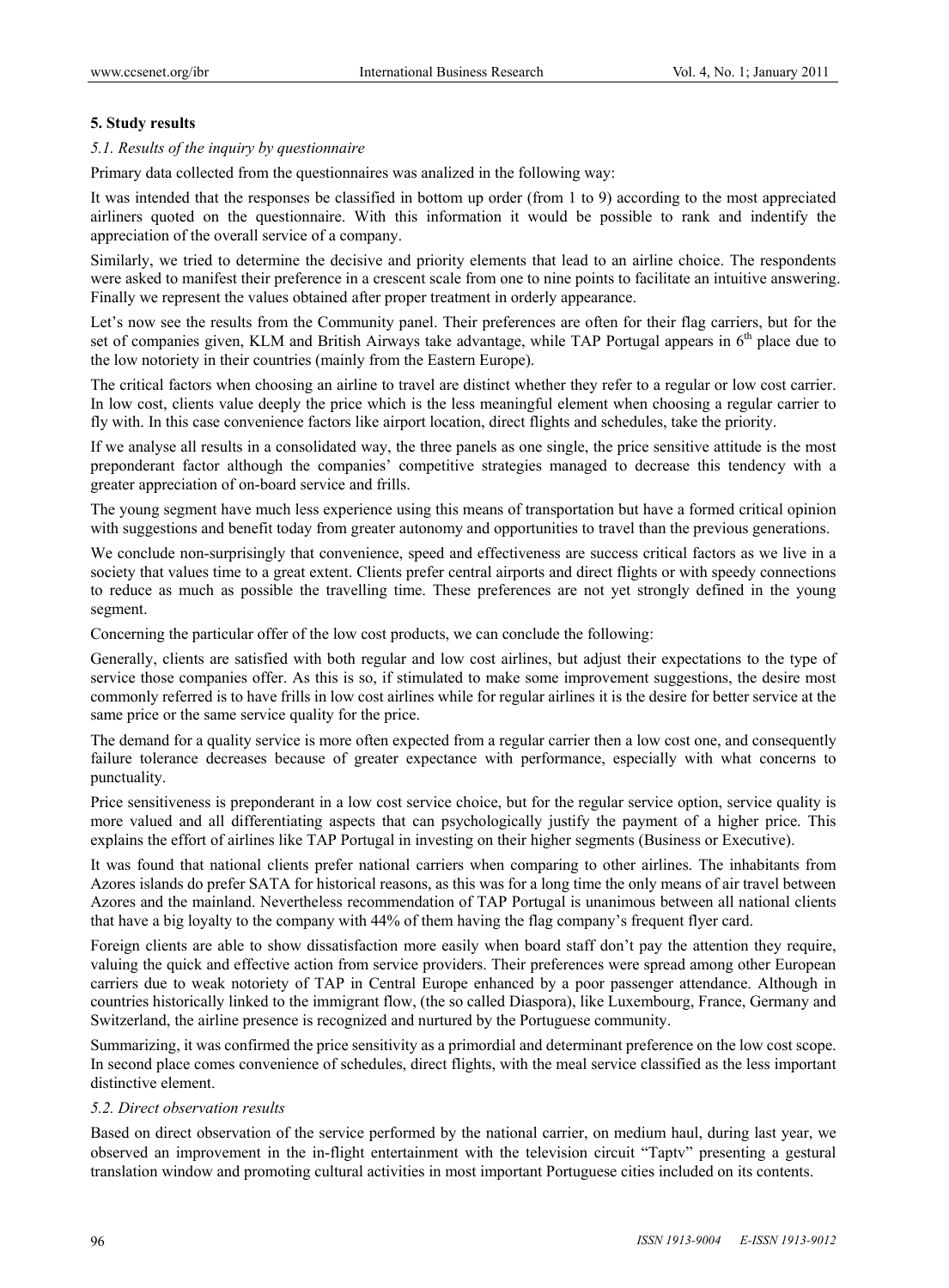Flight attendants have a professional attitude although sometimes haughty and distant. Foreign respondents classified their posture as less proficient when compared with service provided by other European flag companies. This aspect shall be considered to have an improvement in regular training sessions for cabin staff, as there have been some comments of disapproval among the Communitarian panel.

The communication from cabin/cockpit crew to passengers is not harmonized and it is left to crew decision whether to give some punctual information to passengers during the flight or strictly follow the initial security advice. We suggest the first approach which can induce an effective perception of attention, and security in the passenger's minds.

Tangible aspects related with cleaning, meal quality and board service reveal as much quality as any other top airlines. Other valuable service elements like punctuality, check-in, and boarding operations were also positively remarked.

## *5.3. Results from the market analizys*

The results from multiple offer analisys for various European destinies showed that TAP Portugal is frequently a good commitment choice between convenience factors and price. With Lisbon being it's principal hub of operation, all flights to European capitals are direct (although some times a technical stopover helps to keep the load factor balance), using central airports and detailed managed schedules. In the particular case of a flight to Paris during a long holiday weekend our analysis concluded that the final price was closer to the low cost companies like Ryanair or Easyjet, than other regular flag carriers like Air France, Lufthansa or Iberia, these being the most direct competition in terms of quality of service.

The fact of Lisbon being TAP's central hub of operations facilitates this advantage to direct competition for the intra-Community flights, making it difficult to discover a more appellative and balanced option. Daily flight frequency and destinies can still be improved, but this is already being worked on with the extended offer that the summer of 2009 will bring, reaching Moscow, Helsinki and Warsaw.

# **6. Conclusions**

The improvement of communication technologies and massive internet access, facilitate the transfer of services like ticket reservation and check-in and consequently the inherent transferring to the client of the responsibility and active role in the travelling process. A strong bet on web-channel has been worked by TAP Portugal as a strategic opportunity related to distribution and marketing channels.

The "tap discount" product has the minimum possible price the company can offer maintaining it's quality standards and frills, and therefore the leading vision must be to orient the product to new receptive universes and target segments using well structured and innovative advertisement campaigns.

Detailed or significant information about client profiles, especially from the low cost segment is not available. This information including expenditure profiles or need assessment, are essential mechanisms to use in order to identify our product's potential clients. For that purpose the market research studies assume competitive advantage when recognizing the critical success factors. These very important factors are the most relevant variables in differentiation from the competition because they are the most valuable elements for airline clients. They are the elements that will give more benefits to the client and so the most appreciated and valued ones, which make the airline company responsible for the identification of methods, attitudes and actions effective to retrieve clients from the competion.

Answering the formulated hypotheses in the beginning of this study that considered this a potential product to build an innovative platform to capture and retain new clients, whose micro-segmentation would improve the competitive strategy approach to the low cost segment, we found the following:

- the "tap discount" product in addition to it's attractive price, has well dimensioned associated frills;
- It's a strong and convincing product when related to pure low cost offer;
- The promotional window is not permanent but rather activated when there is interest by the company (which is a disadvantage in the client point of view).
- The applied strategy, concentrate the availability of the "tap discount" product in special seasons and for promoting new destinies. Regularly the campaigns are wide-spectrum ranging but are beginning to focus on small niches as was the case of the surfer's promotion on May 2009.

Statistically TAP Portugal have lower load factor values when compared with its direct competitors, and shall try to improve this index through segment and market niche diversification, as well as optimizing the product's temporal availability window.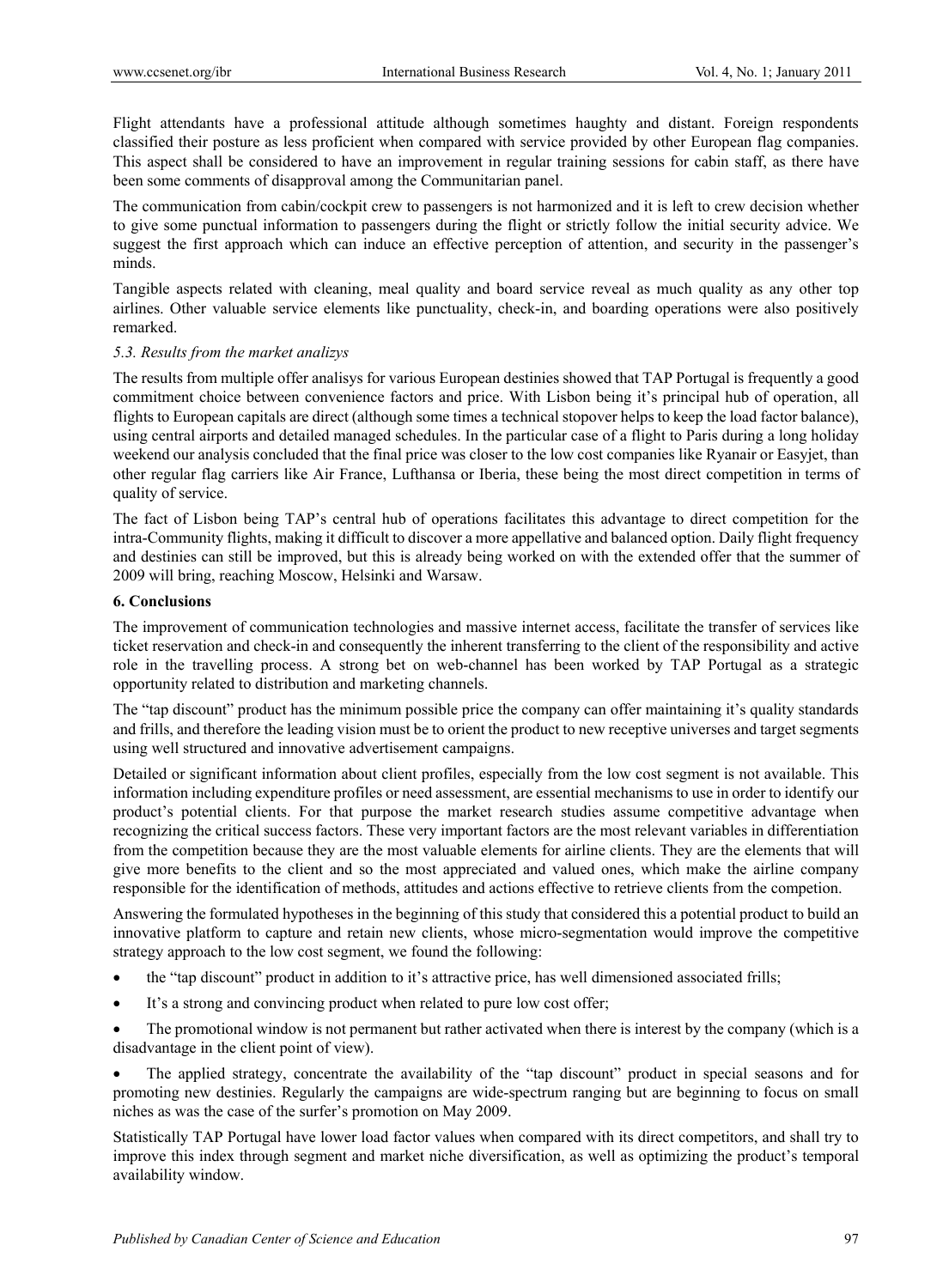Amongst the target segments to capture/retain it's recommended that an effort in the senior, new independent feminine and youth segments must be made. This is sustained by their time and psychological availability to travel in low demand periods, if well convinced to do so. Youngest clients are a future successful and profitable bet with a large period of time to recover investment and an advantageous initiative if we keep in mind that client retention investment is usually less expensive than new client capture.

The company still has a major reactive action as illustrated by the Lisbon-Funchal route promotion implemented just to face Easyjet's penetration. A more pro-active attitude can avoid penetration from competitors to explore latent opportunities.

In order to captivate more clients for all product spectrum offers, more attention must be paid to existing gaps (concerning information) or latent gaps (dealing with flexibility) in the needs of the clients.

Reservation facilities (accommodation, terrestrial transportation, tours, exhibitions, restaurants) coordinated with the travelling plan and in association or partnership can induce the increase of client satisfaction due to greater convenience and a fully relaxed travel with no ultimate surprises in complementary services reservations.

The design of promotional campaigns shall be done in a way that potential clients recognize the motivation they need to be convinced to travel.

The other existing alternatives, either airline direct offer or web-based operators don't threaten the Portuguese company that is capable of offering attractive schedules and prices. This is possible due to a great investment in the yeld management company sector, considered to be a strategic field to work on.

The basilar service provided by airlines has no innovative capacity as it is resumed from transportation from point A to point B. Although, it has additional complementary services called frills this also doesn't have any more elasticity to innovate as they were already too explored. Nevertheless the commercial issues are getting transposed to the scope of the client action, which can take over the selling process via the web channel and be psychologically stimulated with products that can induce the growth in tickets sales.

The only part of the question that can be improved is the set of supplementary services provided before and after the flight in a way that facilitates the overall travelling commodity of the passengers.

# **References**

ABEYRATNE, Ruwantissa I. R. (2004). *Aviation in Crisis*. England: Ashgate Publishing Limited.

AEA, Association of European Airlines. (1996). Industry Trends 1996 [S.l.].

AIRBUS, Global Market Forecast. (2000-2019).

BALDWIN, Rodney. (1998). *Developing the Future Aviation System*. England: Ashgate Publishing Limited.

Giovanni Bisignani, International Air Transport Association Annual Report 2009*,* 65th Annual General Meeting Kuala Lumpur, June 2009 [Online]:

http://www.iata.org/NR/rdonlyres/A33BC4B3-431B-4690-BE6D788900C8AE3/0/IATAAnnualReport2009.pdf

BARTLETT, Christopher, & GHOSHAL, Sumantra. (1991). *Managing Across Borders*. Boston: Harvard Business Press.

GRÖNROOS, Christian. (2007). *Service Management and Marketing.* 3rd ed. Ed. Wiley. pp.125-127

LEVITT, Theodore. (1991). The Globalization of Market, in: Montgomery, Cynthia A. e Porter, Michael E., *Strategy*: Seeking and Securing Competitive Advantage. Boston: Harvard Business Review.

LORANGE, Peter, ROOS, Johan. (1992). *Strategic Alliances*: Formation, Implementation and Evolutions. Cambridge ; Massachusetts ; USA: Blackwell Publishers.

KAY, John. (1996). Globalization of the Skies. *Financial Times*, June 21.

LESSARD-HÉBERT, Michelle, GOYETTE, Gabriel, & BOUTIN, Gerald. (1990). *Investigação qualitativa – Fundamentos e práticas.* Editions Agence d'ARC Inc. p.144.

LOVELOCK, Christopher, WIRTZ, Jochen. (2006). Services Marketing: People, Technology, *Strategy*. 6<sup>th</sup> ed. Prentice Hall. p10.

MEYER, John R., STRING, John S. (1992). From closed set to open set deregulation: an assessment of U.S. airline industry. *Logistics and Transport Review*. Vol.28, No.1, pp.1-21

PETERS, Thomas J., WATERMAN Jr. & Robert H. (1978). *In Search of Excellence*. Dom Quixote Publishing.

SAUNDERS Mark, LEWIS, Philip, THORNHILL, Adrian. *Research Methods for Business Students*. 4<sup>th</sup> ed. Prentice Hall.